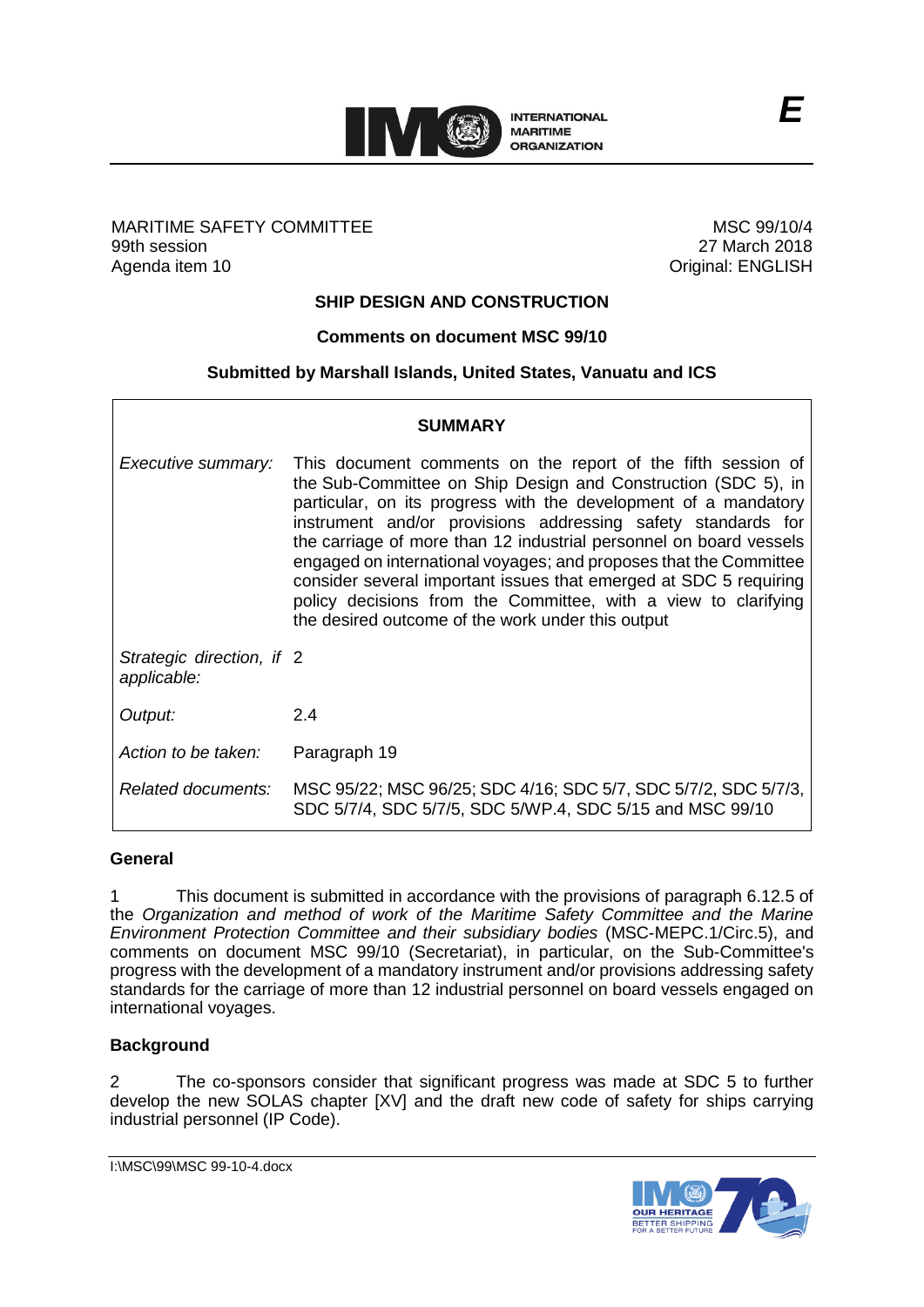3 The co-sponsors are, however, concerned that several important issues emerged at SDC 5 but were not fully considered, which will affect the application, technical provisions, and general progress of the development of a new SOLAS chapter [XV] and the IP Code. Several issues were submitted for consideration at SDC 5 (SDC 5/7, SDC 5/7/2, SDC 5/7/3, SDC 5/7/4 and SDC 5/7/5) and also raised in the Working Group, however, they could not be considered due to concerns they were not within the principles agreed by the Sub-Committee (SDC 5/15, paragraphs 7.9 and 7.10).

4 In response to the issues raised at SDC 5, the Sub-Committee invited interested Member States and international organizations to provide proposals for consideration at MSC 99, as comments on the report of SDC 5 (SDC 5/15, paragraph 7.10). As such, the attention of the Committee has been drawn to this invitation in paragraph 2.6 of document MSC 99/10.

5 As requested, this document brings some of the issues raised at SDC 5 to the attention of the Committee, and provides a proposal for consideration and policy decisions.

# **Discussion**

6 The co-sponsors are concerned that the principles agreed at SDC 5 will not enable sufficent consideration of the inevitable interaction of the new SOLAS chapter [XV] and the IP Code with other IMO instruments that are applied by Administrations to ships engaged in or supporting offshore industrial activities.

7 The co-sponsors recall that MSC 95, when considering the proposed justification for the new output, agreed that "due consideration should be given to ensure that any proposed standards do not conflict with other requirements of other organizations and/or conventions" (MSC 95/22, paragraph 19.24).

8 The co-sponsors also recall that MSC 96 endorsed a recommendation of the Working Group that "the SDC Sub-Committee should take into consideration the impact on other IMO instruments while developing the code" (MSC 96/25, paragraph 7.14).

9 The co-sponsors welcome the development of a matrix identifying the relevant aspects of the existing IMO regulatory framework, in order to ensure that the new SOLAS chapter [XV] and the IP Code are consistent with, and avoid unnecessary duplication of, the existing IMO instruments (SDC 5/15, paragraph 7.6.1). However, since the matrix has not yet been used as intended and the principle that non-mandatory instruments should not be referenced in the new SOLAS chapter [XV] or the IP Code has been used to justify that approach, the new SOLAS chapter [XV] and the IP Code will be developed in complete isolation from the relevant IMO regulatory framework.

10 To illustrate the possible issues, the co-sponsors note that there has been little consideration of the actual ships or operations most likely to be addressed by the IP Code. It will be important for ships certified under the IP Code to be able to:

- .1 carry other categories of persons defined in other relevant IMO instruments (e.g. special personnel, as defined in the 2008 SPS Code); and
- .2 be certified under other IMO instruments more appropriate for their design and operations that may be applied by Administrations (e.g. 2008 SPS and 2009 MODU Codes, OSV Guidelines, etc.).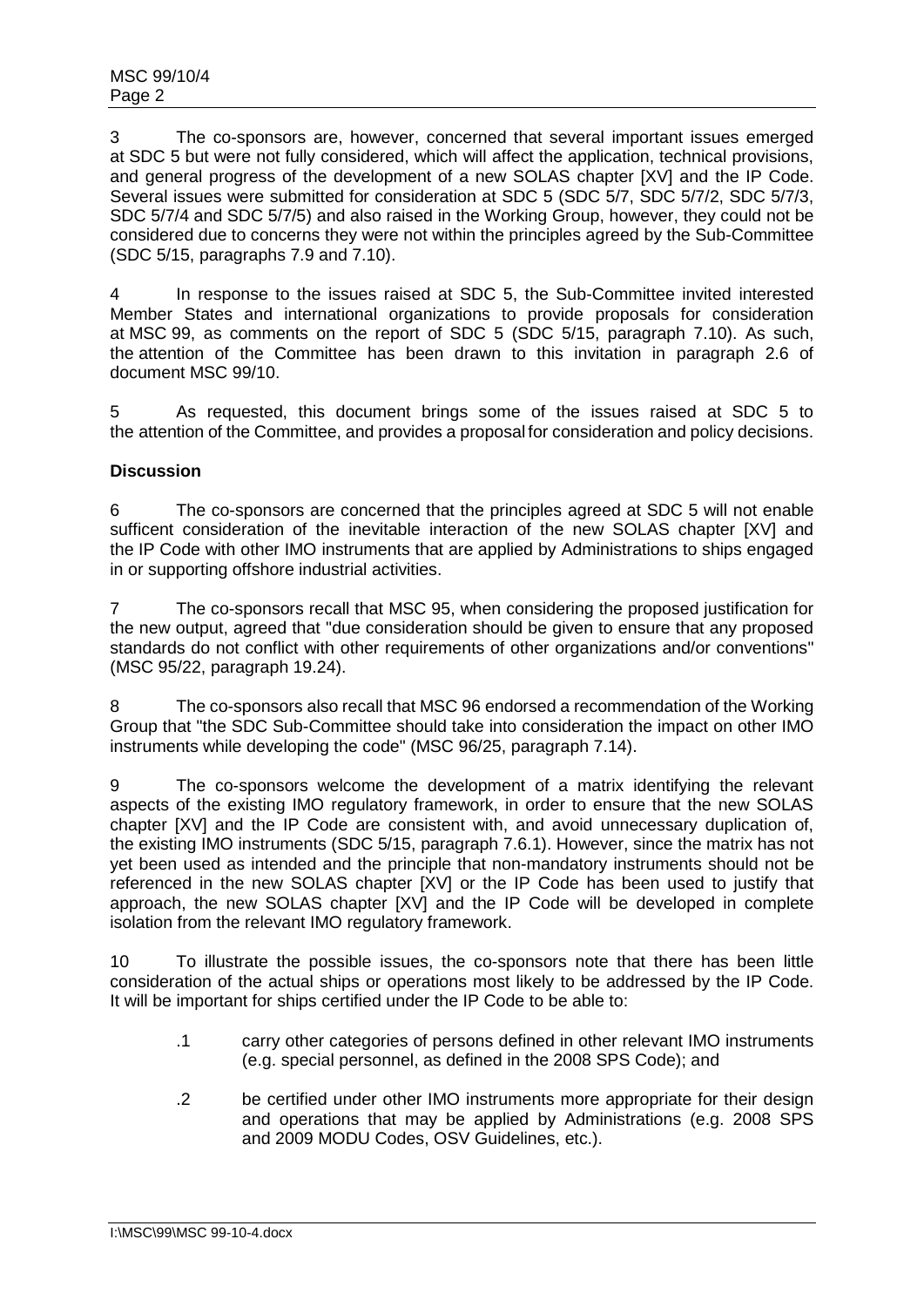11 In many cases ships associated with "offshore industrial acitivites" are multi-mission capable and likely to carry additional personnel that would not be considered IP, but also undertake work and activities in support of "offshore industrial activities". These could include, but are not limited to, personnel engaged in activities such as inspection, equipment or service technical representation, repair and maintenance work. If there is a possibility that a ship certified in accordance with the IP Code will be permitted to carry several other categories of persons, then the question of how the numbers of persons should be aggregated will be highly pertinent and essential to establishing thresholds specifying the application of various requirements. The co-sponsors note that the number of passengers is included whenever the number of special personnel appears as a parameter in the 2008 SPS Code, according to the definition of the term "special personnel" in paragraph 1.3.11. Therefore, to maintain consistency of the new IP Code with the current treatment within the 2008 SPS Code, the co-sponsors recommend that whenever the total number of IP (at least one), and any other categories of persons (not including the master or crew) exceeds 12 persons, the ship should be certified under the IP Code.

12 The co-sponsors note that the *Interim recommendations on the safe carriage of more than 12 industrial personnel on board vessels engaged on international voyages* (resolution MSC.418(97)) provide that "industrial personnel may be carried on board ships meeting the provisions of the 2008 SPS Code or other standards, providing they meet an equivalent level of safety acceptable to the Administration, taking into consideration the number of persons on board". It is recalled that MSC 96 also endorsed the recommendation of the working group that the draft new code "should be based on the 2008 SPS and the 2000 HSC Codes" (MSC 96/25, paragraph 7.11.2).

13 The co-sponsors are therefore concerned that SDC 5 commenced drafting requirements for the new SOLAS chapter [XV] that include a requirement that "ships of 500 gross tonnage and above shall comply with the provisions of the present Convention for cargo ships" and "be certified in accordance with chapter[s] I [or X]" (SDC 5/WP.4, annex 1). In addition, the working group, established at SDC 5, "considered the need for a separate certificate, in addition to the Safety Certificate for Cargo Ships, for ships carrying industrial personnel and agreed to have a separate certificate for compliance with the draft new code" (SDC 5/WP.4, paragraph 23). As such, a cargo ship safety certificate appears likely to be specified as a minimum requirement in the new SOLAS chapter [XV] for certification under the IP Code.

14 The co-sponsors consider that the requirement to have a cargo ship safety certificate will have consequences that warrant further consideration by the Committee, in particular, that this approach would have the effect of:

- .1 excluding a substantial number of ships from the application of the new SOLAS chapter [XV], notably many of the ships actually engaged in or supporting "offshore industrial activities" elaborated in both the Interim Recommendations (resolution MSC.418(97)) and the draft new SOLAS chapter [XV]; and
- .2 complicating, or even preventing, the development of the envisaged grandfathering provisions (SDC 5/7, paragraph 9; and SDC 5/WP.4, paragraph 12) to accept continued service of ships certified in accordance with the Interim Recommendations, specifically those that meet provisions of other standards acceptable to Administrations, ships that meet SOLAS passenger ship standards, or any ships of less than 500 gross tonnage.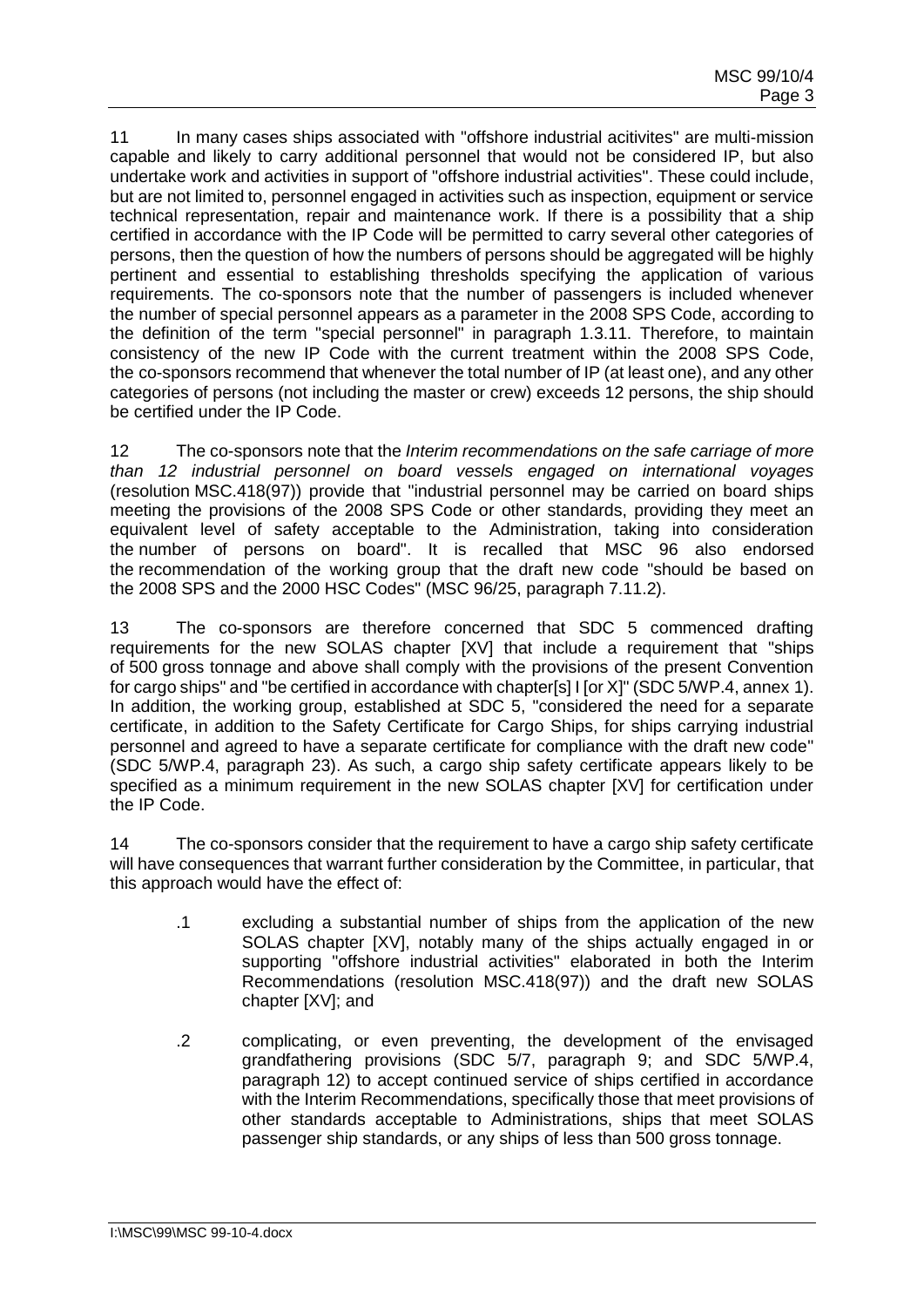15 As an example to illustrate these issues, the co-sponsors note that this approach would prevent an Administration from leveraging equivalent standards more appropriate for the design and operations of many vessels engaged in or supporting offshore industrial activities. This includes column-stabilized, semi-submersible accommodation support vessels (ASVs), which are designed to support offshore industrial activities. As this type of vessel has not typically been considered when developing SOLAS requirements, the most appropriate existing IMO instrument is likely to be the 2009 MODU Code. The persons accommodated on board these ASVs would certainly fall within the definition of IP, and, therefore, the new SOLAS chapter [XV] and the IP Code should apply. However, given their unique design, ASVs will likely not receive a cargo ship safety certificate. Similarly, offshore support vessels (OSVs) certified in accordance with the OSV Guidelines may not hold cargo ship safety certificates. As such, the co-sponsors would caution against specifying a cargo ship safety certificate as a minimum requirement in the new SOLAS chapter [XV] for certification under the IP Code.

16 The co-sponsors do not recall that the intent was to limit the application of the new SOLAS chapter [XV] and the IP Code to ships holding cargo ship safety certificates, whereas it was understood from the outset that the guiding principle of work would be to consider add-ons to the requirements for cargo ships, using the provisions of the 2008 SPS and 2000 HSC Codes as a basis for the development of the draft IP Code. This was essentially a two-part process. First, develop the required standard, based on the matrix of existing instruments (SDC 5/15, paragraph 7.6.1) and using SOLAS cargo ship standard as a baseline. Then second, develop a certification scheme appropriate for the standard specified. Therefore, the co-sponsors recommend that the proposed minimum requirement for a cargo ship safety certificate in the application of the draft new SOLAS chapter [XV] should be carefully evaluated in order to avoid unintended consequences.

# **Proposal**

17 The co-sponsors propose two discrete questions to facilitate the consideration and policy decisions requested of the Committee:

.1 Should a ship certified under the IP Code also be able to carry other categories of persons, such as special personnel (SP), so long as no more than 12 passengers are carried?

If "Yes", the Committee is requested to make a decision on the aggregated total number of passengers, IP and SP which may be carried before the ship will be required to comply with the IP Code. As presented in paragraph 11 above, the co-sponsors recommend that this number should be 12, and also emphasize that this would not require any reference to non-mandatory instruments in the new SOLAS chapter [XV] or the IP Code; and

.2 Should the application of the new SOLAS chapter [XV] and the IP Code be limited to ships holding cargo ship safety certificates?

18 Based on the above decisions, the co-sponsors would request the Committee to clarify that the output for this work item includes considering application to vessels other than cargo ships by endorsing the two-part process described in paragraph 16 above, and provide direction on how the work should account for the various categories of personnel being envisaged for carriage on ships that will be subject to the IP Code.